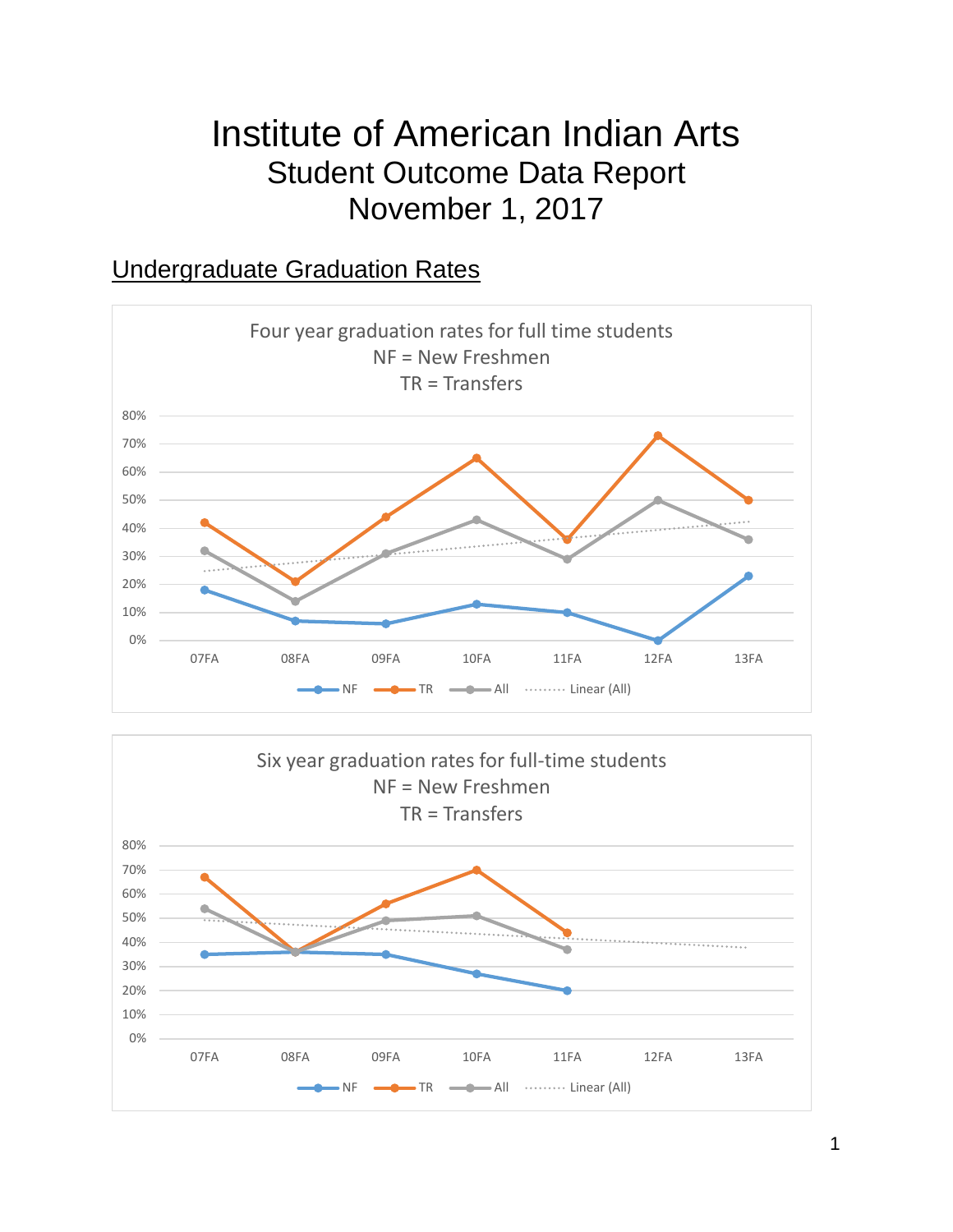Notes on undergraduate graduation rates:

- 1. Four year graduation rates are rising.
- 2. Six year graduation rates are dropping, but will have a rising trend once 12FA and 13FA data are included.
- 3. 07FA = Entering class in fall semester 2007. 08FA = Entering class in fall semester 2008, etc.
- 4. Full-time students take 12 or more credits in college-credit-bearing courses.
- 5. Degrees earned include IAIA degrees and those from other institutions as reported to the National Student Clearinghouse.

# Graduate Student Graduation Data

|                       |    | Fall 2013   Spring 2014 | Fall 2014 | Spring 2015   Fall 2015 |    | Totals |
|-----------------------|----|-------------------------|-----------|-------------------------|----|--------|
| <b>Total Students</b> | 30 |                         | 30        |                         | 24 | 90     |
| Graduated             |    |                         | 24        |                         | 16 | 66     |
| In Progress           |    |                         |           |                         |    |        |
| Withdrew              |    |                         |           |                         |    |        |

# Undergraduate Student Retention Rates after One Year



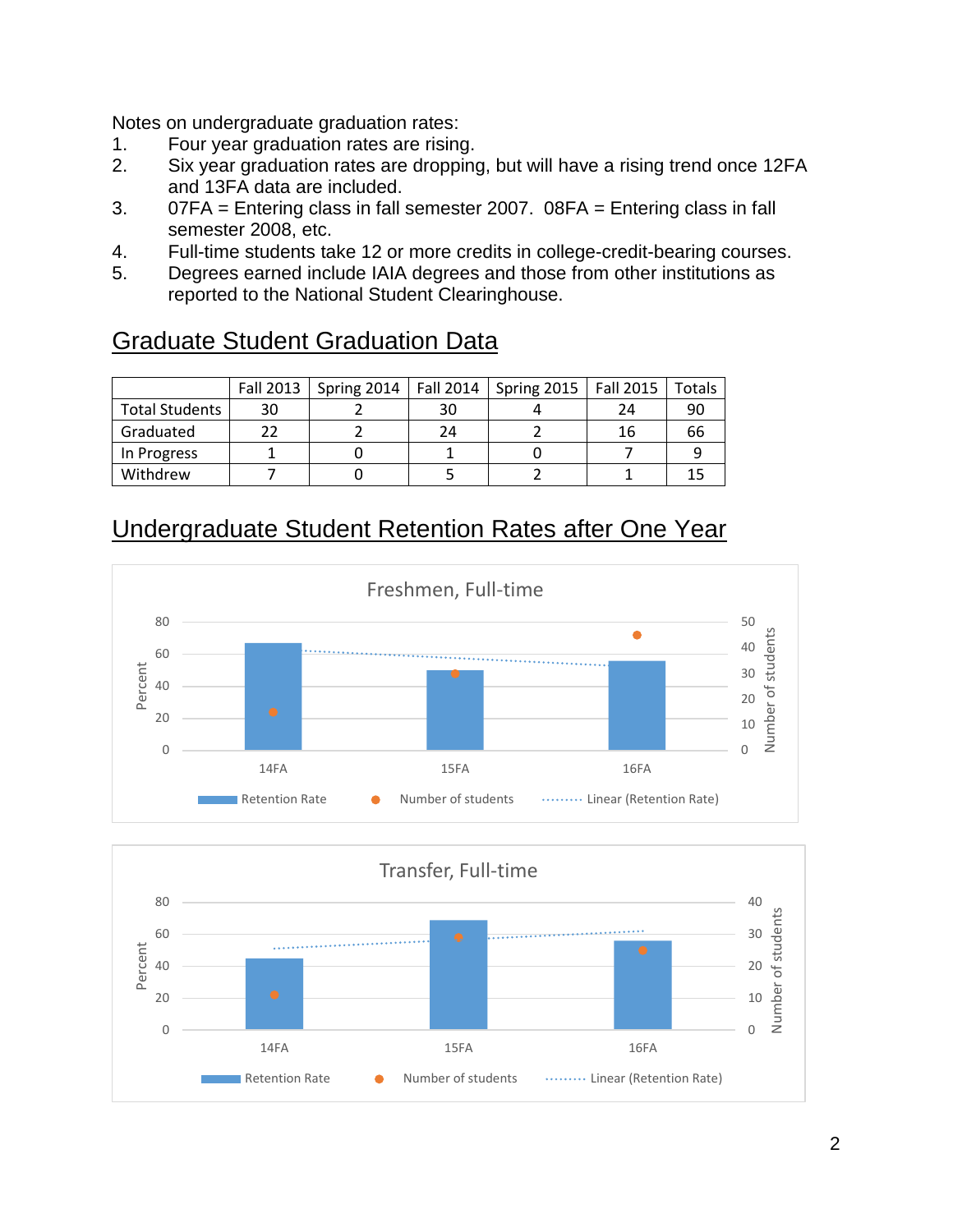Notes on undergraduate retention rates:

- 1. Full-time students take 12 or more credits in college-credit-bearing courses.
- 2. Students seeking a certificate (a one-year program) are not included in the retention cohorts.
- 3. 14FA = Entering class in fall semester 2014. 15FA = fall semester 2015, etc.

#### Data about Undergraduates after Graduation

Data source: 2017 Strategic National Arts Alumni Project Survey (SNAAP) of IAIA graduates. 20% response rate.





Note: Respondents could choose more than 1 sector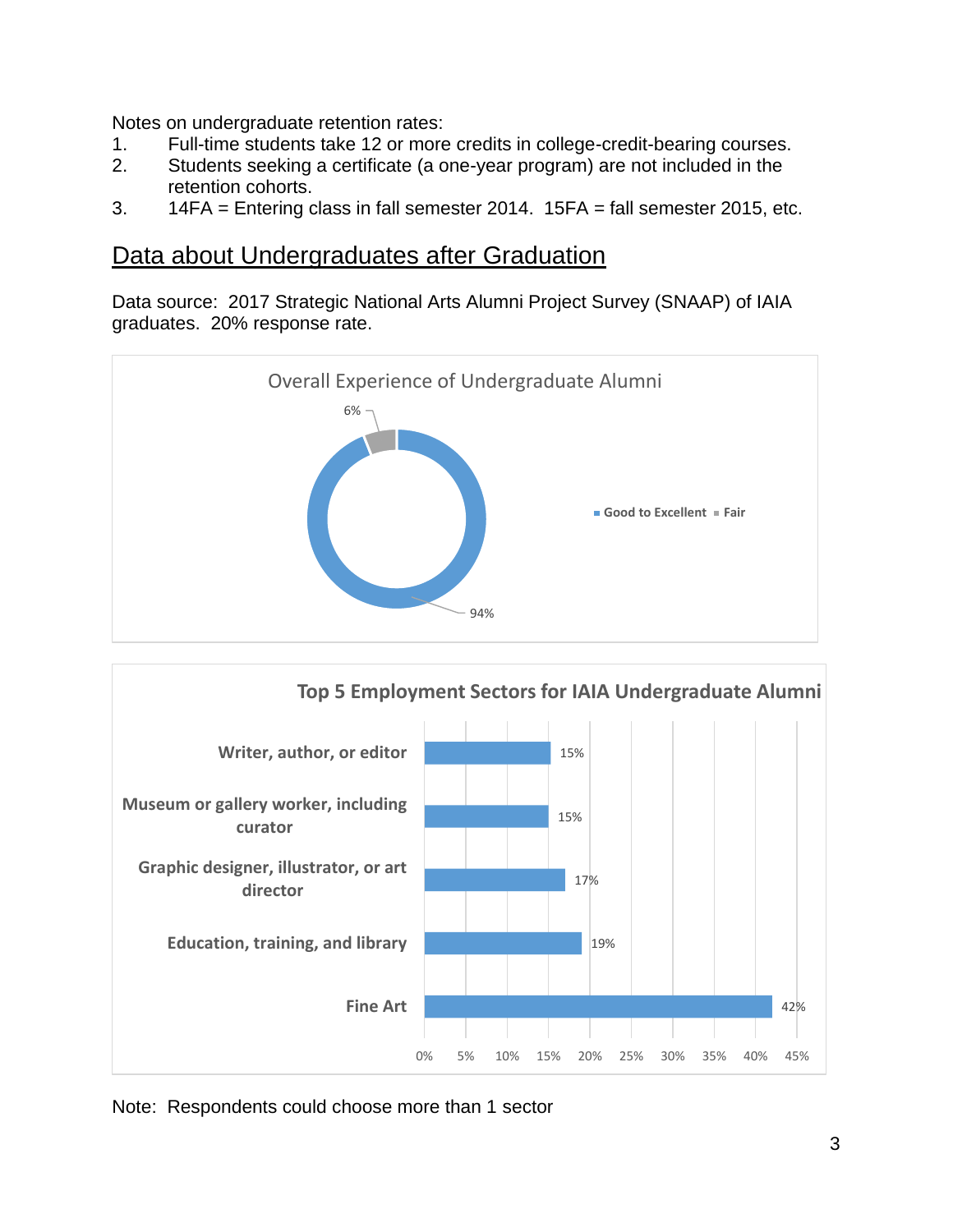

Note: Respondents could choose more than 1 degree

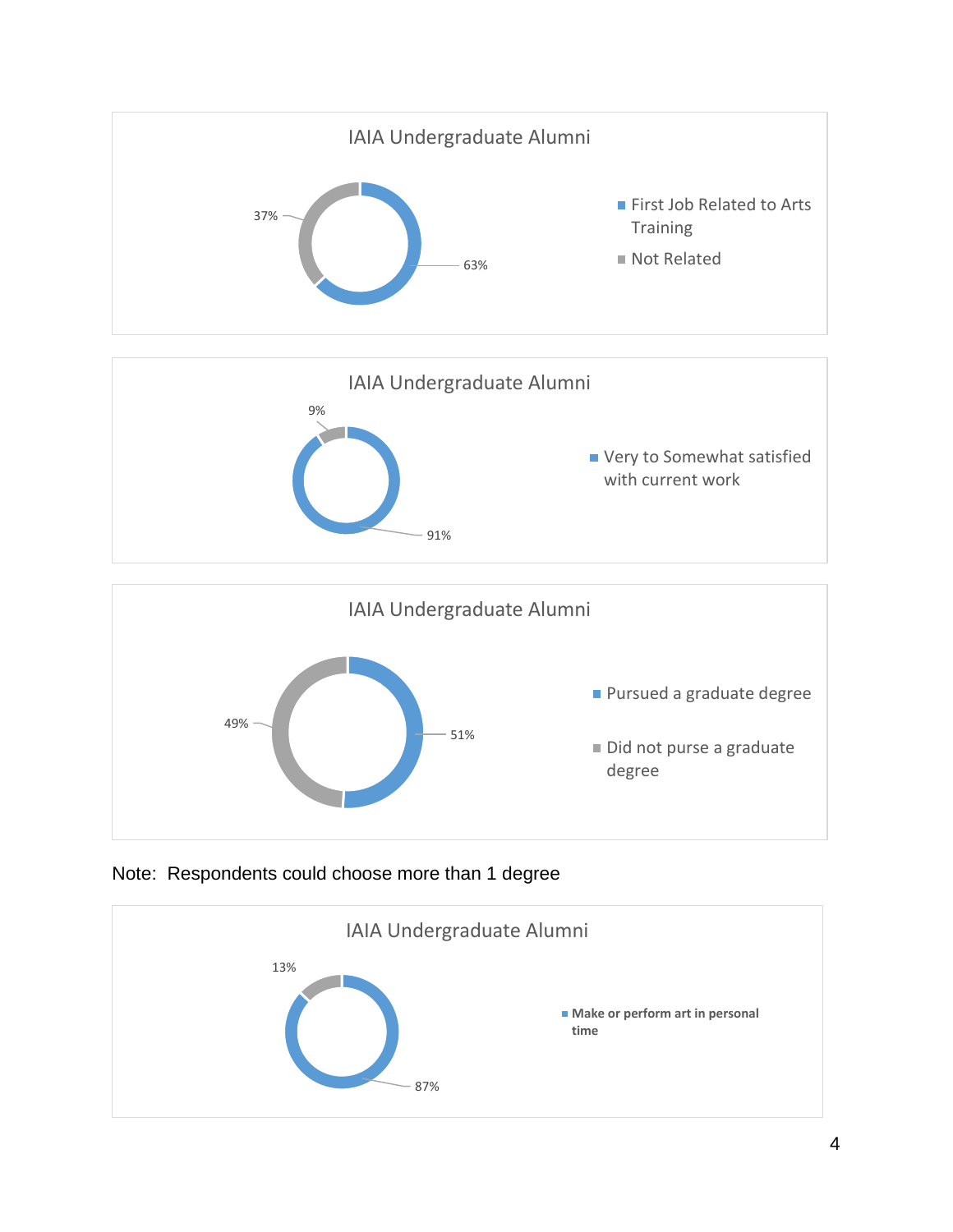# Data about Graduate Students after Graduation

Data source: 2017 Strategic National Arts Alumni Project Survey (SNAAP) of IAIA graduates. 20% response rate.





Note: Respondents could choose more than 1 sector.